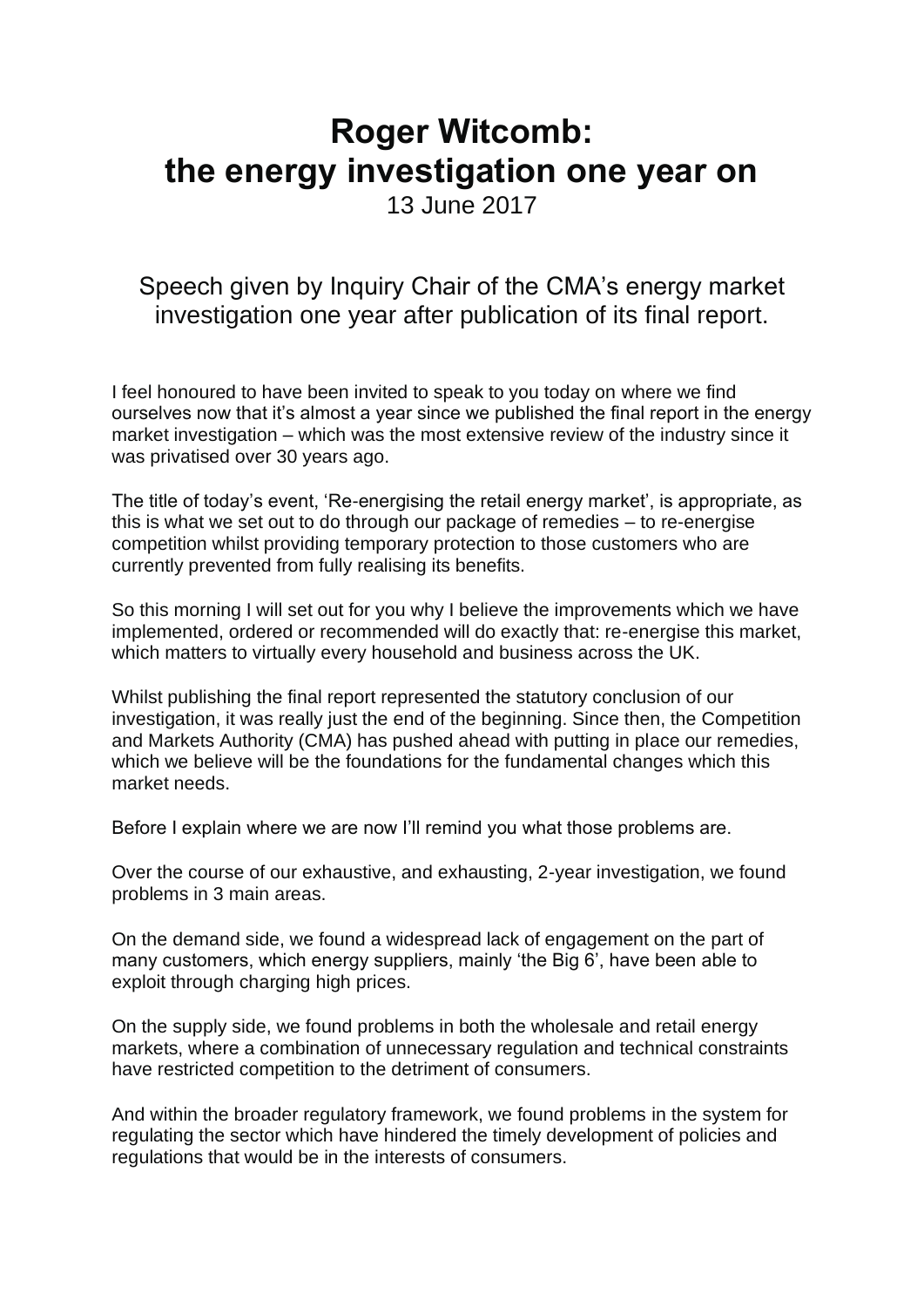Overall, we found that over the period from 2012 to 2015 UK customers had been paying £1.4 billion a year more than they would in a well-functioning market. Around 70% of domestic customers of the Big 6 energy firms were on the expensive default tariff, misleadingly called the Standard Variable Tariff (SVT) and could in 2015 have saved more than £300 by switching to a cheaper deal. And it wasn't just domestic consumers, because it turns out that microbusinesses too were paying more than they needed to, to the tune of about £180 million a year.

You won't be surprised to hear that we had some robust discussions with the suppliers about our calculation of detriment. We listened carefully to their arguments, but were, and are, confident that our analysis was sound. Given recent events, about which more later, these figures are again being challenged, which is not surprising not least because our analysis also suggested that only about half of that detriment, which is essentially excess prices, found its way into profit. The rest was swallowed up in inefficiency, although I should say that the companies varied widely in that regard.

I should also tell you that at least one supplier told us that the SVT represented an active choice by consumers, who preferred the excellent customer service of the Big 6 and the smooth variability of SVT to the annual shocks of a one-year fixed tariff, notwithstanding that they were paying 25% over the odds for the privilege. This proposition was not consistent with our customer survey results, and we did not find it convincing.

We were in no doubt that energy customers are losing out to a very significant extent and this demanded that we and others, including Ofgem and the UK government, take extensive action to address it.

The wide-ranging problems we identified were matched by an equally wide-ranging package of solutions.

There are over 30 CMA remedies in total: a combination of orders, recommendations and undertakings designed to achieve 4 over-arching aims:

- to create a framework for effective competition;
- to help customers to engage in the market;
- to protect those who are currently unable to exploit the benefits of competition; and
- to future-proof our remedies by building a robust regulatory framework.

The different elements of the package are mutually reinforcing and taken together will drive down costs by increasing competition among suppliers and helping customers to switch to better deals.

And several of them are well underway.

There is greater price transparency for microbusiness customers, as from June suppliers have been required to publish their prices for these customers, and have been banned from enforcing contracts that lock them into expensive 'rollover' deals.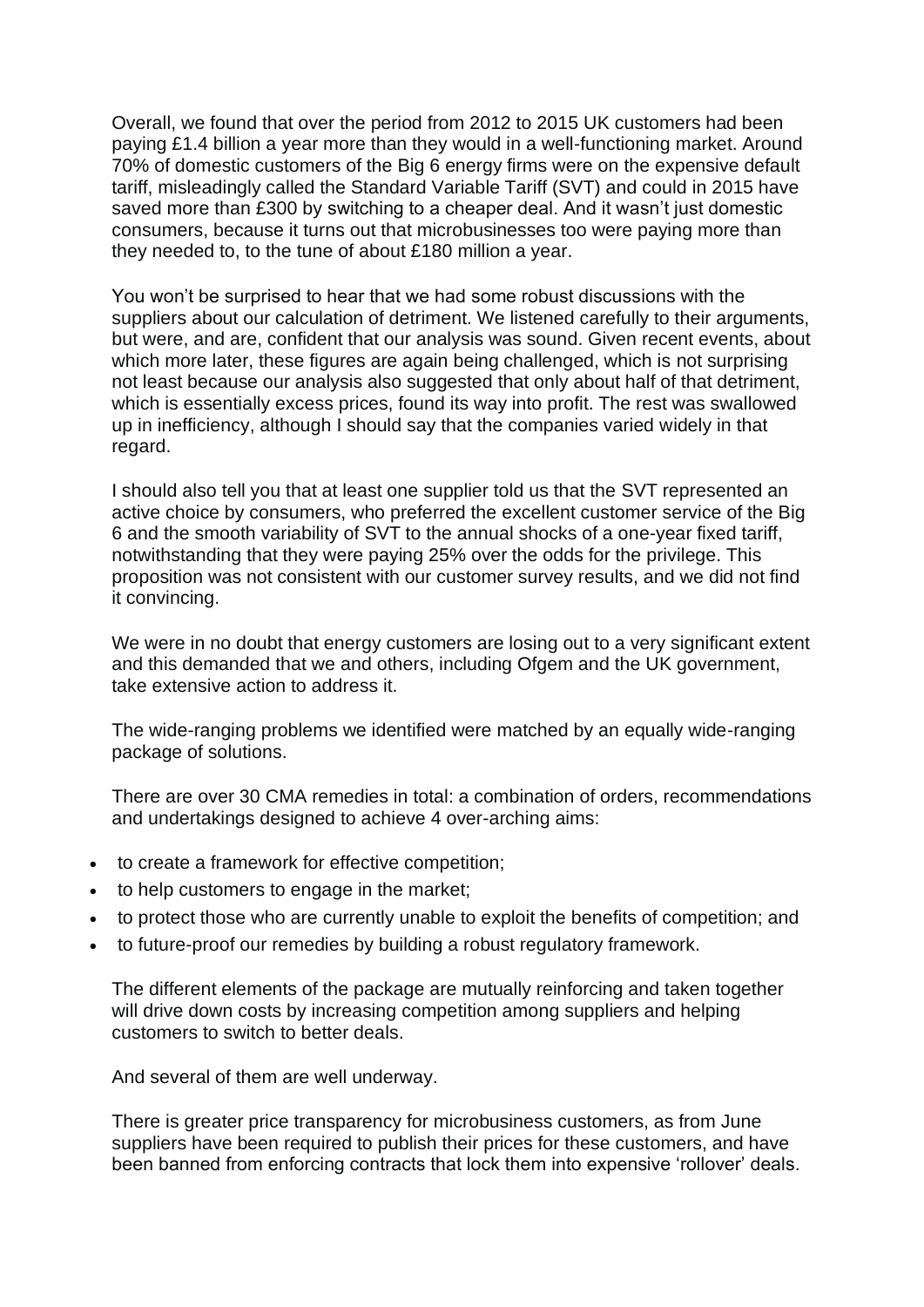Meanwhile, customers on restricted meters – Economy 9 and such like – will shortly be able to access more energy packages and have better information to help them pick the right one for them.

In April, acting on a CMA order, Ofgem implemented a price cap for the 4 million households on prepayment meters. It is unacceptable that these households, many of them vulnerable, face higher bills than other customers. If these customers want to switch, their choices are limited – even the cheapest prepayment deals cost a lot more than those available to direct debit customers.

The cap, which we expect will reduce each household's bills by around £80 per year, is now in place and will remain in place until the disadvantages these customers face are addressed by the roll-out of smart meters and other changes we are requiring in the sector.

A price cap by its nature creates a tension with promoting competition and engagement, but we have designed this one in such a way as to minimise that risk. This is principally by (a) clearly limiting its shelf-life  $-$  it will fall away when the smart meter regime is up and running, (b) adjusting it every 6 months in line with underlying costs, and (c) incorporating around £30 a year of headroom into the cap, a margin which should allow scope for competition below the cap. We anticipate that as our other remedies take hold and smart meter roll-out progresses, competition rather than the cap will increasingly determine the prices paid by most customers.

On the demand side, we set out to build on the most positive development in the market, namely the rapid growth in the number and market share of independent companies challenging the established providers by offering cheaper fixed deals.

Ofgem has welcomed and is taking forward our recommendations. It has already removed the 'simpler choices' elements of the 2010 Retail Market Review which were introduced in a bid to simplify tariffs but which our investigation found had reduced choice and dampened competition for several types of customer.

We also recommended the removal of the requirement for Ofgem-accredited price comparison websites (PCWs) to display all the tariffs. We made this recommendation because almost all PCWs are essentially retailers. They get their revenue from the companies whose offerings they display. Obliging them to display every tariff runs the risk, and it's a real one, of seriously undermining their business model. If you're an energy supplier, why would you pay commission to a PCW if it had to show your tariffs anyway? The likely medium-term outcome of the 'whole of market' requirement is that PCWs will exit the energy market – and if not that, they will certainly be disinclined to put a lot of effort into developing it. And in our view of the future we believe that entrepreneurial and innovative PCWs will have a key role in promoting customer engagement.

I understand that that is not everyone's view of the role of PCWs. But we are pleased that Ofgem has consulted on a proposal for the partial removal of this 'whole of market' requirement, and I for one will watch developments in this area with interest. I should also add that the CMA is currently carrying out a much broader study of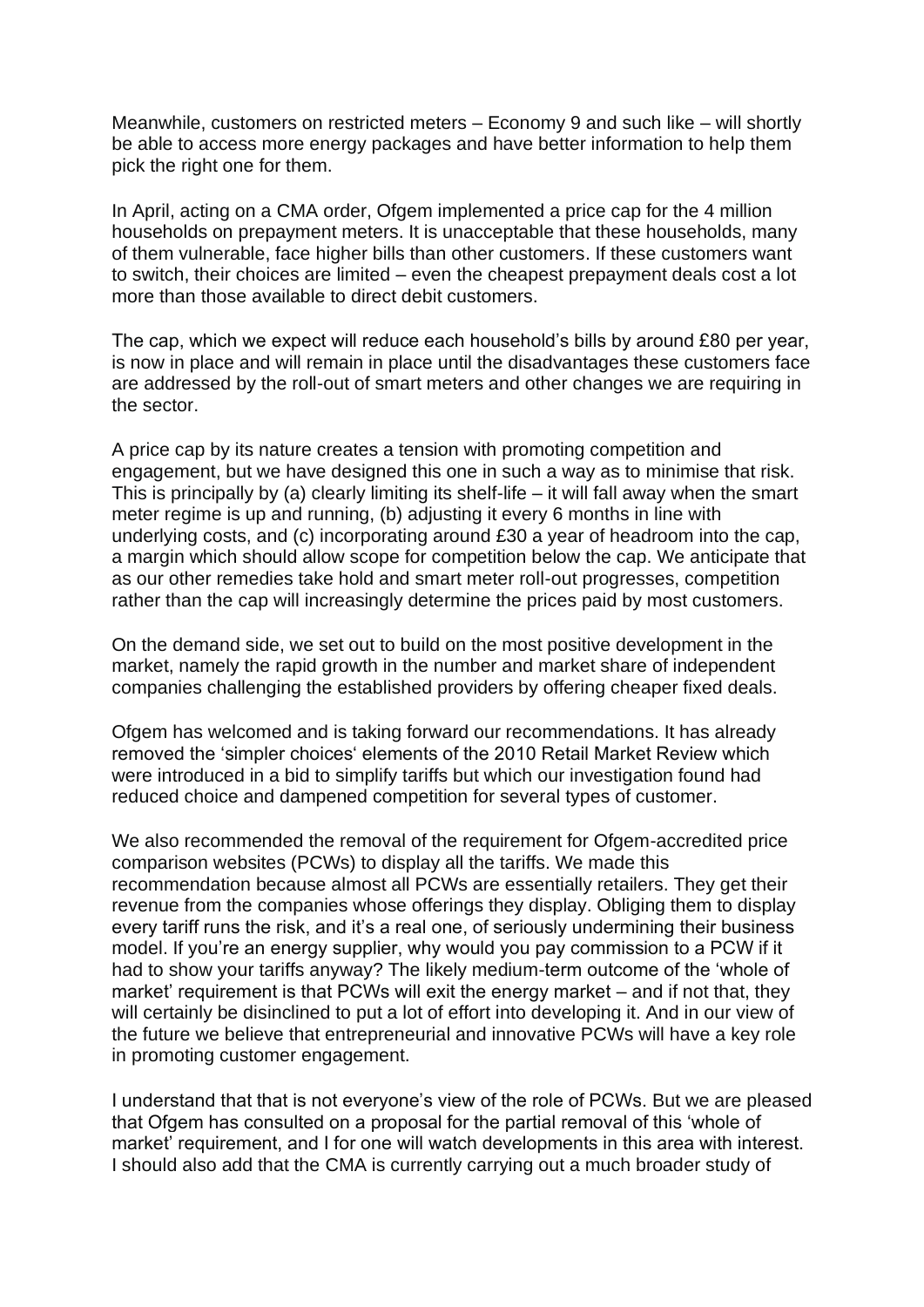digital comparison tools. Its final report on this is expected towards the end of September.

Ofgem is also taking forward our remedy to create a database of disengaged customers.

We recommended the creation of a database of customers who have been on the most expensive tariffs for more than three years. This would allow Ofgem and rival suppliers – under strict controls – to prompt these disengaged customers to switch to a better deal, by telling them how much they could save, with figures based on their current tariff and their actual usage, and giving them direct and easy access to much better deals.

Ofgem has been carrying out trials, of both the database and the prompts to customers, and early results are promising.

They show significant increases in switching rates in response to prompts – interestingly they carried out trials both with the prompt coming from Ofgem and with it coming from a rival supplier, and the letters from suppliers outperformed the Ofgem-branded letter. Ofgem is planning more trials of a different use of the database over the summer to make this remedy as robust and effective as possible. The results so far show that we designed a remedy which is effective, and we look forward to Ofgem taking action soon, given the size of the consumer detriment.

We also made a series of recommendations to the UK government, one of which it has already consulted on. This relates to Midata, which is the government-sponsored database of individual information relating to such things as banking, telecommunications and of course energy, data which consumers can make available to suppliers, PCWs etc to help their search for good deals. Our recommendation is that all energy suppliers should participate – participation is currently voluntary; the database should collect a richer set of data, that there should be no institutional barriers to data collection and that customers should be able to give PCWs etc access to their data on a continuing basis – consent is currently for one-time-only access.

We also made a series of recommendations designed to improve how energy policy is developed, by ensuring that the UK government makes policy decisions in a more transparent way.

These recommendations include establishing a clearer boundary between government and regulator, by granting more powers for Ofgem to disagree publicly with the government. And recommendations that the UK government should develop energy policy based on open consultations, so that it can be tested and refined to ensure it will achieve its intended purpose.

But energy policy is evidently a matter of intense public debate, and various other things have occupied the mind of government recently, and we are still awaiting a full government response to our report.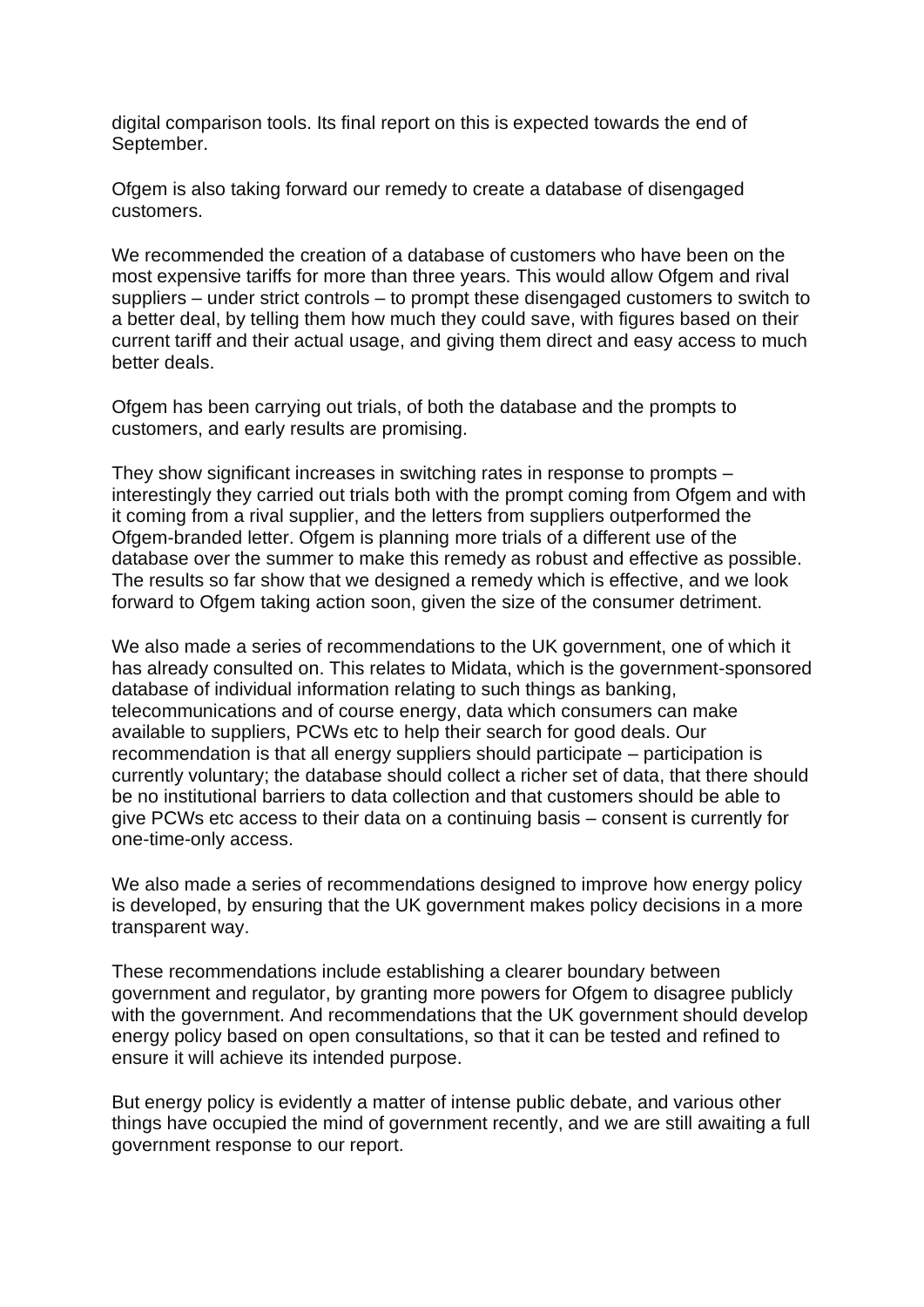The last remedy I want to talk about is the one we didn't put forward – to wit a broad price cap. It is not yet clear precisely what we can expect in this area, but even with a hung parliament, the most reliable indicator is probably the Conservative Party manifesto. The Conservatives committed to introducing a safeguard tariff cap that will extend the price protection currently in place for prepayment meter customers to more customers. This is intended to protect customers who do not switch against excessive prices, but to do so alongside supporting initiatives to make the switching process easier and more reliable, and so maintain and enhance the competitive element of the retail energy market.

We too thought carefully about extending a price cap to all SVT customers. A large majority of us (4 out of 5) concluded that seeking to control prices for the substantial majority of customers would undermine the competitive process, reducing the incentives of suppliers to compete, reducing the incentives of customers to engage and to switch to better deals, and thus leading to worse outcomes for customers in the long run. There are encouraging signs that competition in this market is already leading to greater engagement and better deals for customers. And we weren't able to find a price control remedy that was both effective in its primary aim and did not create a high risk of stalling the move to greater consumer engagement and a wellfunctioning competitive market.

But the detriment is considerable and it is entirely understandable that politicians will wish to continue to seek the Holy Grail of a price control that does not undermine competition.

The dilemma is fundamentally about the level of a cap. If you set it too high then it doesn't do much to address the detriment in the short term, and may persuade some customers that they're on a government-backed tariff and so they don't need to shop around.

So, if you want quick and tangible benefits you should set the default tariff pretty close to the competitive tariff. It is likely then that all tariffs will converge on the price cap tariff – any lower tariff is by definition loss-making, and there is very little opportunity to recover that loss in the foreseeable future.

Consumers will quite reasonably figure that they have no need to shop around. Acquiring customers will be an unprofitable activity, and customer churn will fall away.

However, customers will be much better off in aggregate in the short, possibly even the medium, term.

But how do you decide how and when to remove the price control. Everyone agrees that the main problem is one of engagement, and as described, under the operation of the price control, engagement would be worse than before the cap was introduced. So the cap would stay on and competition would wither away further. Such a price cap would also come at just the moment when the conditions for effective competition are most propitious – smart meters, home energy management systems, electric vehicles etc.